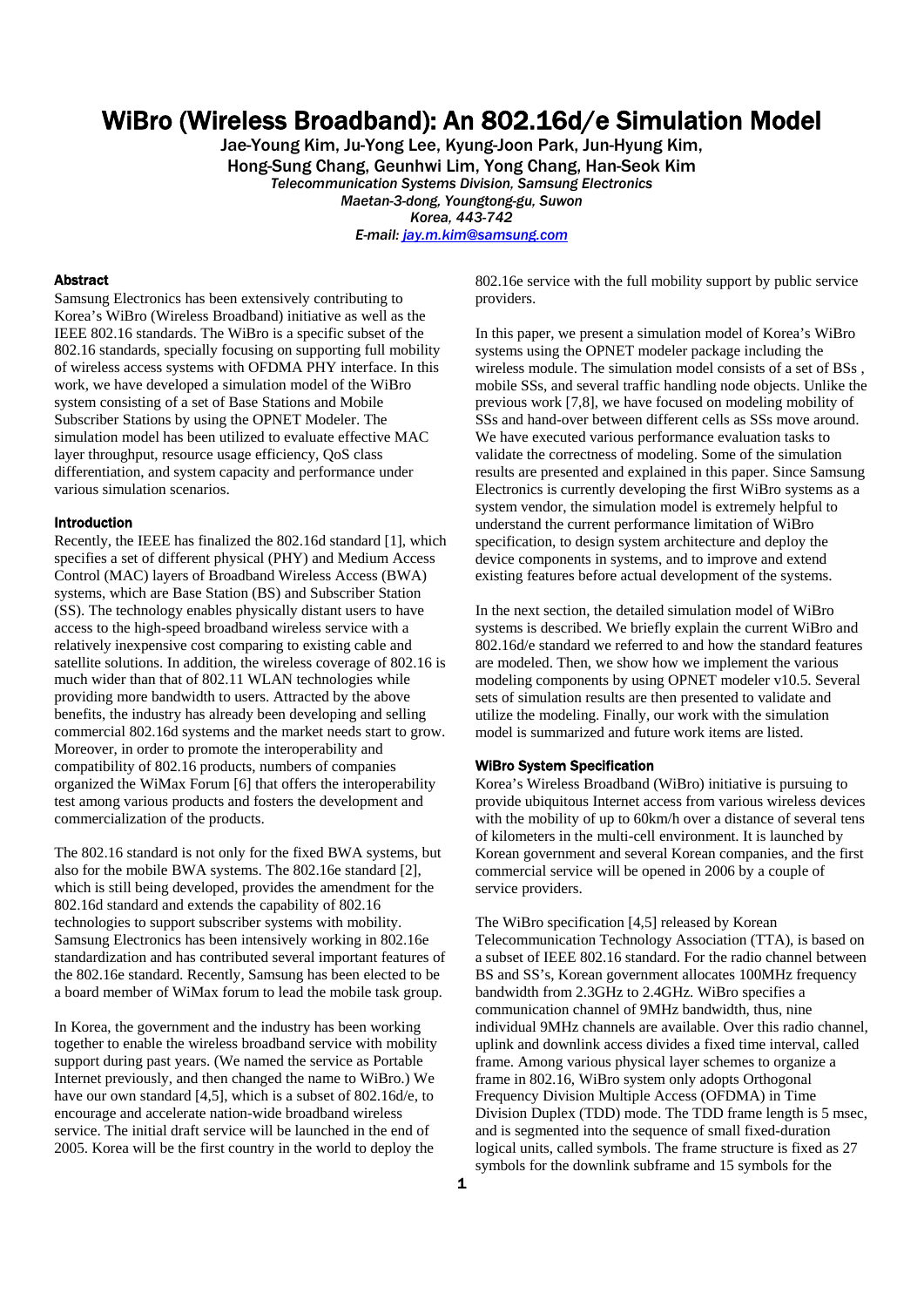uplink subframe. The detailed WiBro frame structure is depicted in Figure 1. (The narrow gaps between subframes are ignored.)



Figure 1: WiBro OFDMA TDD Frame Structure

The encoded data bits are transmitted over a set of subcarriers in wireless communications. In the WiBro specification, there are 864 subcarriers (FFT size is 1024) within 9MHz bandwidth. A set of subcarriers composes a logical transmission unit, called subchannel. While there are several different ways of constructing a subchannel from subcarriers according to the location of subchannels within subframe, the number of subchannels is 16 (in FUSC mode) in the WiBro specification. The unit symbol time of a single subchannel is defined as a slot. This slot is the logical encoding unit of wireless transmission. A bit stream is encoded into a slot, in other words, the bit stream is carried by a subchannel during the period of a symbol time.

For downlink, 26 symbol times are available for logical maps and downlink bursts, while 12 symbol times are available for uplink bursts for uplink; 416 slots for downlink and 192 slots for uplink. The MAP consists of Frame Control Header (FCH), DL-MAP (downlink map), and UL-MAP (uplink map). The maps guide SS's how to decode the following data bursts. The burst is a set of actual data slots that are allocated by a BS, for either downlink or uplink. SS's are informed when and on which subchannel they need to decode data for downlink, and to encode data for uplink. The BS is responsible for organizing the maps and the bursts in every frame.

The 802.16 MAC messages are transferred in each burst. The WiBro specification uses the same MAC message format as 802.16. The MAC message has user payload, 6-byte fixed MAC header, optional 4-byte CRC and optional 12-byte encryption data. There is no difference, when it comes to the functionality and the format of MAC messages, between WiBro and 802.16. In addition to the messages in 802.16d, WiBro adopts standard messages defined in 802.16e for mobility support. Hand-over mechanisms and sleep mode operations are two main features added for the mobility support.

The uplink control information subframe is a collection of special-purpose control channels and uses three dedicated symbol times in the uplink subframe. Initial and periodic ranging channels are used for SS's to make network entry and adjustment to wireless channels. Channel Quality Indication (CQI) channels for reporting the previous channel quality and acknowledgement data for Hybrid ARQ (H-ARQ) are included in the control information as well.

The uplink transmission is operated in the bandwidth request and grant mechanism. SS's should request a certain amount of

bandwidth to BS first when it has some data to transfer, and BS allocates uplink bursts to the SS's after scheduling decisions. There are four different bandwidth allocation service types; Unsolicited Grant Service (UGS), real-time Polling Service (rtPS), non-real-time Polling Service (nrtPS), and Best Effort (BE) service. They are different in how the bandwidth request and grant messages are exchanged between SS and BS. Every uplink session is mapped to one of the service types. The BS is responsible for uplink scheduling as well as downlink scheduling at the same time.

## Simulation Modeling with OPNET

OPNET Modeler [9] is a powerful discrete-event simulation tool with easy and convenient development environment and GUI. We used OPNET modeler 10.5 with Wireless Module to develop the simulation models of our WiBro systems. The top-level network browser view of our WiBro simulation model is captured as in Figure 2.





There are seven BS nodes connected to MNG node, and the MNG node is connected to DTG node. SS nodes are located separately. The DTG (dynamic traffic generator) node represents traffic source and destination for communicating with SS's. The MNG (management) node represents a centralized router working as backbone network of BS nodes. While the number of SS nodes can be flexibly changed, the number of BS nodes should be fixed to seven to model SS mobility and hand-over between hexagonal shapes of BS cells as in Figure 3.



Figure 3: BS Cell Modeling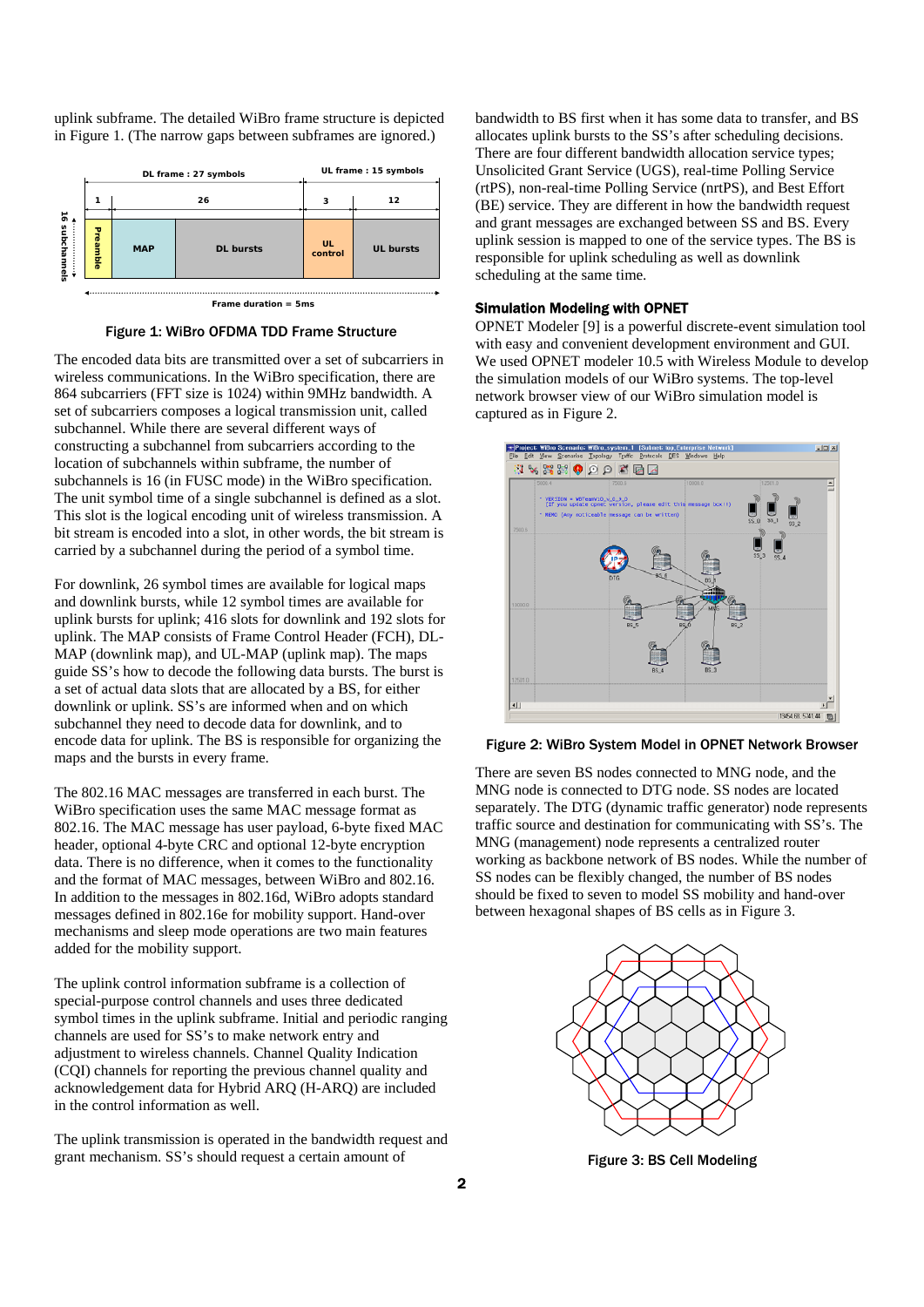The seven BS nodes represent seven shaded cells in the center of Figure 3. The radius of a cell is 1000 meters and the initial location of each SS node is randomly given within the shaded area at runtime of simulation. The white cells around the shaded cells are virtual cells to calculate interference and to support wrap-around feature of SS movement. Every shaded cell has six  $1<sup>st</sup>$  tier neighbor cells and twelve  $2<sup>nd</sup>$  tier neighbor cells that cause interference. We assume cells farther than 2<sup>nd</sup> tier cannot add more interference.

The SS node is modeled to have one of three different types of mobility as summarized in Table 1. When an SS moves out of a cell, appropriate hand-over steps are performed by the SS and two participating BS's. Instead of using OPNET's trajectory modeling, we implemented our own wrap-around modeling for the movement of SS's to be more general. If an SS moves out of the coverage of shaded cells, we virtually moves SS's going out of one cell to the cell in the opposite direction. For example, if an SS moves from the gray cell of 6 to the white cell of 4, the SS is considered to move from the white cell of 6 to the gray cell of 4. With the cell deployment and mobility modeling, we can generalize our model to be applied to any scenario of WiBro system configurations.

Table 1: SS Mobility Types

| <b>Mobility</b><br><b>Types</b> | <b>Speed</b><br>of SS | <b>Direction Change Scheme</b><br>(default: at every 30 seconds) |
|---------------------------------|-----------------------|------------------------------------------------------------------|
| Stationary                      | $0 \text{ km/h}$      | No change                                                        |
| Pedestrian                      | $3 \text{ km/h}$      | One of 90,180,270,360 degree                                     |
| Vehicular                       | $60 \text{ km/h}$     | One of any degree in $0 \sim 360$                                |

When the mobile SS travels across multiple BS cells, the handover steps defined in 802.16e are performed at each cell cross. Each mobile SS registers a 'serving BS' when it first enters WiBro network. The serving BS provides network access to the subscribed BS's. When there are multiple BS's sending broadcast messages to SS's, one SS can detect the signal from non-serving BS's and considers them as candidates of 'target BS' by keeping records of the signal power from the candidate BS's. If the signal power of a target BS is stronger than that of the serving BS and maintains the relative strength for a certain period of time (0.3 sec in our simulation), the hand-over steps are performed. The user traffic from/to the moving SS is paused for a short period of hand-over operations, and then resumed.

The BS node is modeled as in Figure 4. There are three main processors/queues corresponding to the sublayers in 802.16 standards; convergence sublayer, MAC sublayer, and PHY sublayer. The MAC sublayer contains subqueues to classify uplink and downlink traffic streams by their connection IDs. Radio transmitter/receiver and antenna object from OPNET Wireless Module are used to model the wireless interface to SS's.

The SS node is modeled as in Figure 5. In addition to the similar processors/queues in BS node model, there are traffic generator processor and mobility processor in the SS node model. The traffic generator models high-layer applications. We implemented four different application types; VoIP, video streaming, HTTP, and FTP. In order to resemble actual application behaviors over wireless channels, the applications are modeled by 3GPP2's 1xEV-DV application profiles [3]. The

traffic generator is flexible to launch any number of application sessions with pre-defined patterns. The mobility processor is for initializing and updating the location of SS periodically during simulation runs. The  $(x, y)$  location coordinator of SS is maintained by the mobility processor.



Figure 4: BS Node Model



Figure 5: SS Node Model

The physical wireless channel between BS and SS is basically modeled by using OPNET's pipeline stages. However, because the default pipeline stages are modeling only simple TDMA type of wireless channels, we add our own schemes for modeling OFDMA wireless channels. The WiBro system's OFDMA channel has 864 subcarriers of different frequency selection. Since creating 864 individual OPNET wireless channels is totally inefficient, we only virtually model 16 subchannels in WiBro PHY specification within a single OPNET wireless channel. The pathloss fading and shadowing effect is calculated within our own pipeline stages. However, the interference and the modulation schemes of 16 subchannels are separately calculated within PHY processor of BS and SS nodes.

In order to accurately model the wireless physical channels, we use results of Samsung's wireless link-level simulations, which are not available to public at this time. Based on the results we set up two relation tables, one for uplink and the other for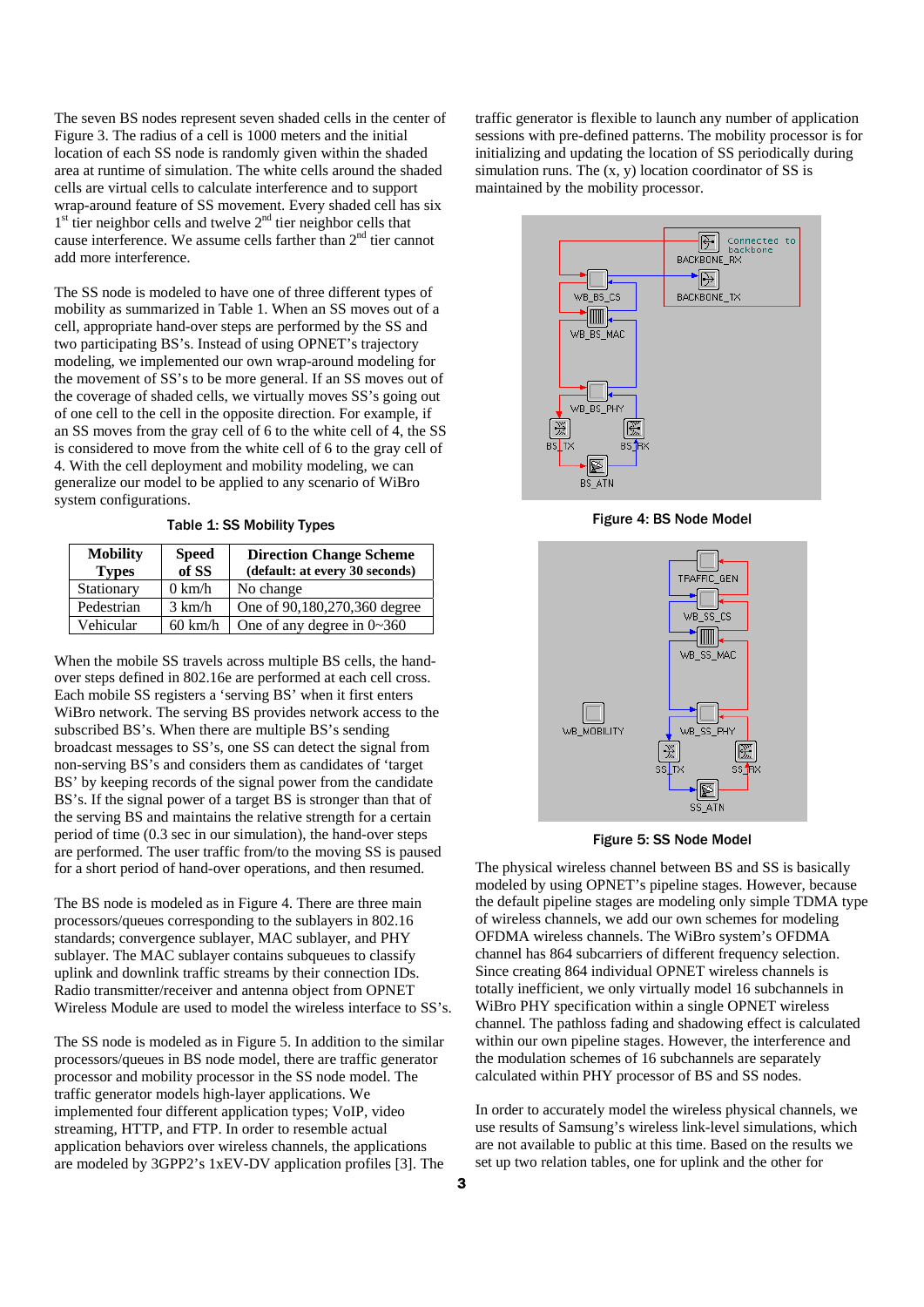downlink, which consist of Signal to Interference Ratio (SINR), index of Modulation and Coding Scheme (MCS) level, Packet Error Rate (PER), and speed of mobile SS's. The number of MCS levels for uplink is 8 (from QPSK 1/12 to 16QAM 2/3), and for downlink, the number of MCS levels is 11 (from QPSK 1/12 to 64QAM 5/6). In OPNET simulation, we prepared the tables in OPNET's GDF file format and the tables are loaded at the initial simulation runtime.

The GDF tables are looked up twice at each wireless packet communication; one at transmission time and next at receiving time. When in transmission operation, the transmitter needs to determine the MCS level by using (SINR, PER, speed) values. The SINR of previously received burst profile is known by using CQI feedback. The PER is target PER of 0.01, which is given as a global attribute. The speed of SS is fixed and easily obtained. Thus, referring to the appropriate GDF table (either uplink or downlink), the MCS level that satisfies the target PER under the constraints of current SINR and speed of SS is selected.

When in receiving operation, the receiver needs to determine the PER by using (SINR, MCS, speed) values. The SINR is calculated by considering various fading effects on the transmitted signal power and interference signal accumulations. The MCS level of burst profiles is written in the profile header information and the speed of SS is fixed. Thus, the GDF table gives PER value of currently received burst profile. The PHY processor drops the burst at the probability of the given PER.

# Simulation Results – Basic Verification

In order to obtain the maximum ideal throughput of WiBro systems as reference values, we first assume best conditions of wireless channels; one BS and one fixed SS experience ideal SNR and less than 1% of packet error rate. Thus, they are able to utilize the full capacity of wireless resources by using the best modulation scheme (64QAM 5/6 for downlink and 16QAM 2/3 for uplink) all the time. Table 2 lists the maximum user data (excluding MAC and PHY overhead) throughput values when the overloaded CBR user traffic with the packet size of 1500 bytes is given.

|  |  |  |  | Table 2: Maximum User Data Throughput |
|--|--|--|--|---------------------------------------|
|--|--|--|--|---------------------------------------|

| <b>Traffic</b><br><b>Direction</b> | <b>Bandwidth</b><br><b>Allocation</b><br><b>Service Type</b> | <b>Maximum Data</b><br><b>Throughput</b> |
|------------------------------------|--------------------------------------------------------------|------------------------------------------|
| DL                                 | N/A                                                          | 16.487 Mbps                              |
| UL                                 | <b>UGS</b>                                                   | 4.895 Mbps                               |
|                                    | rtPS                                                         | 4.892 Mbps                               |
|                                    | nrtPS                                                        | 4.794 Mbps                               |
|                                    | ВE                                                           | 4.793 Mbps                               |

Due to the asymmetric frame design and different modulation schemes, the maximum throughput for downlink is about 3.37 times more than that for uplink. Among different bandwidth allocation service types in uplink, UGS and rtPS show slightly more throughput than nrtPS and BE because nrtPS and BE enable MAC ARQ in our simulation. The maximum throughput of WiBro is comparatively better than that of symmetric 802.11b WLAN (5.5Mbps theoretically [11]) and that of asymmetric CDMA 1x EV-DO (3.1Mbps for downlink and 1.8Mbps for uplink [13]) and WCDMA HSDPA (14Mbps for downlink and

2Mbps uplink [12]). However, in reality, due to the unreliable wireless channel conditions and scheduling overhead, the actual throughput is usually smaller than the ideal maximum throughput.

In order to simulate WiBro systems in actual wireless environment, we now enabled all the seven BS's and the wireless channel modeling with various fading and interference. Figure 6 presents an example of downlink CBR traffic over the WiBro wireless channel model. The traffic load is 2.4Mbps with the packet size of 1500 bytes. Because of the dynamic changes of modulation schemes according to the wireless channel conditions, the actual user data throughput received by SS MAC layer fluctuates as in (a) and the packet delay varies up to 40msec (8 frame time delay) as in (b).



Figure 6: Example Downlink CBR Traffic

Next, we verify the hand-over mechanisms of mobile SS when it leaves an existing cell and enters a new cell. Figure 7 shows a typical hand-over example when a hand-over happens at the time of 37.81 sec.



Figure 7: Example Downlink Hand-Over Trace

When a mobile SS travels (60km/h in this example), the received signal power varies as in (a). At the hand-over point, the signal power from a new BS (BS\_5) becomes higher than the signal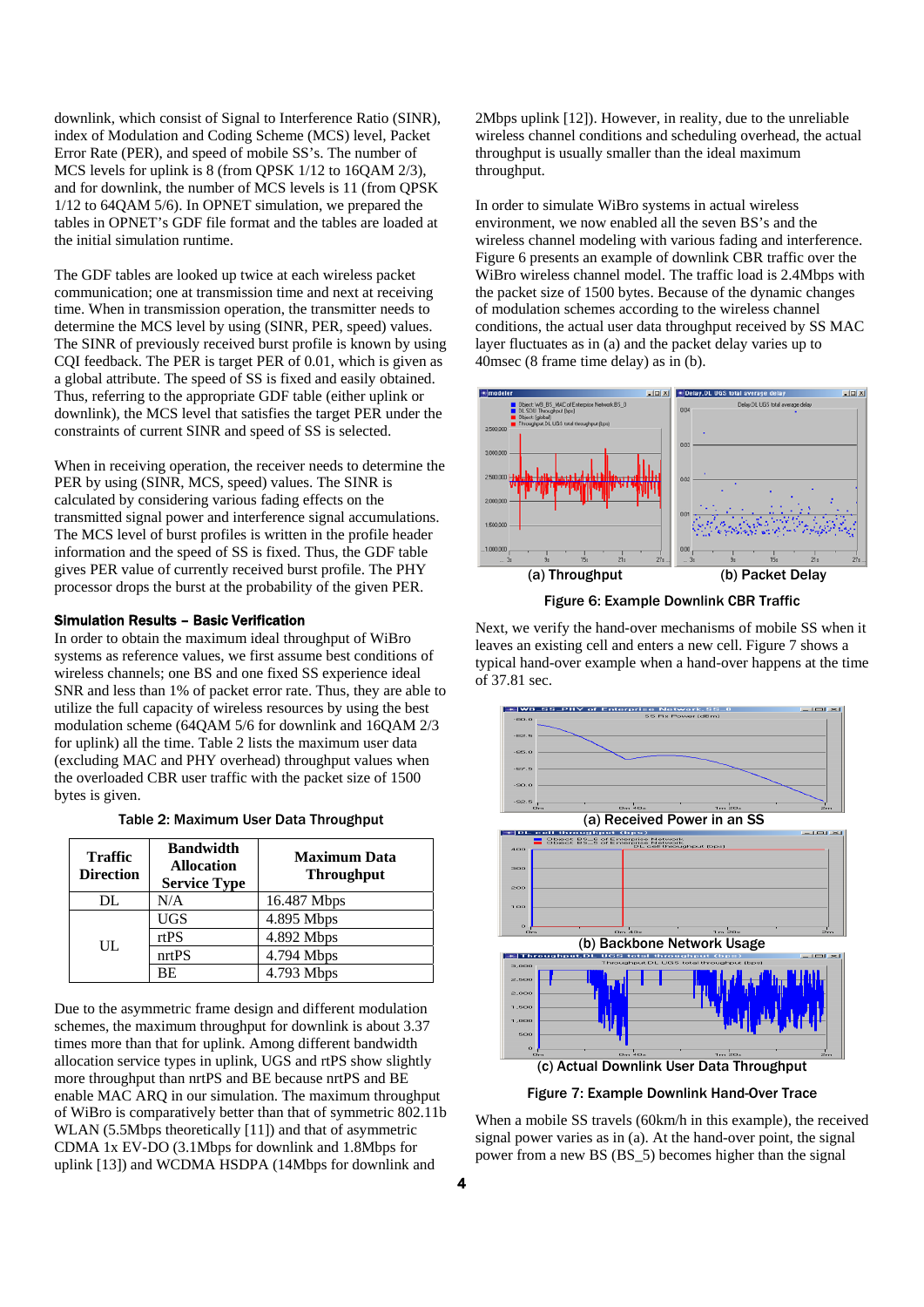power from the previous BS (BS\_6) and the SS decides to move to the new cell. The downlink backbone traffic has been sent to BS 6 is now forwarded to BS 5 as in (b). The actual throughput of the downlink CBR session measured in SS fluctuates around the hand-over time due to increased interference at the cell boundary as in (c).

Now we compare the effects of different uplink scheduling service types. Figure 8 shows packet delay of CBR sessions each represents one of four different scheduling services. We configured 100 uplink sessions (25 sessions for each scheduling service type) competing for the limited uplink resources.



Figure 8: Comparison of UL Polling Services

As depicted, the polling services which guarantee QoS, UGS and rtPS, show smaller and consistent packet delay while two other polling services, nrtPS and BE, show longer and fluctuating packet delay. As the current uplink scheduler uses strict-priority scheduling algorithm (UGS  $>$  rtPS  $>$  nrtPS  $>$  BE) among different polling service types, the above result is straightforward.

# Simulation Results – Capacity Planning

First, we measure the average downlink throughput of a BS while increasing the number of mobile SS's having a single downlink CBR application session. The CBR application generates a packet in every 10msec. The wireless channel of a BS is being saturated when we increase the number of SS's. We use the simple round-robin scheduling scheme in the BS scheduler. In order to investigate the impacts of packet size, we use five different packet sizes; 150, 300, 500, 1000, and 1500 bytes. As the inter-arrival time between packets is constant, the traffic load increases proportionally.

The average downlink data throughput which is the sum of average data throughput of all SS's stops increasing when the wireless channel reaches to the saturation level as in Figure 9. Comparing to the ideal maximum throughput, 16.487Mbps, in Table 2, we found the maximum throughput under real situations is less than a half of the ideal value. Moreover, we noticed that the saturation level is increasing as the packet size increases. The behavior is explained as more bandwidth is required for MAC headers in the cases with smaller packet sizes because there should be more number of packets to make the wireless channels to be saturated. It is more likely to have more number of downlink packets in each frame for the cases with smaller packet sizes. Note that the size of MAC headers is proportionally increasing when the number of packets increases.

The packet delay depicted in Figure 10 shows opposite results. The longer is the packet, the less number of packets are successfully delivered to SS within 20msec delay bound. In the case of 1500-byte packets, only 25% of packets meet the bound when saturated, while 50% of packets survive in the case of 150 byte packets even in the same saturated situation. It is obvious because longer packets are likely to be segmented into several MAC-PDUs to be stored in variable-size DL-bursts and then a packet is successfully delivered only when all the segments are delivered correctly.







Figure 10: Ratio of Packets Having Less Than 20ms Delay

Next, we set up VoIP application traffic and investigate the capacity of a single BS system when handling numbers of mobile VoIP users in order to perform more realistic analysis. The VoIP application traffic modeling is based on Enhanced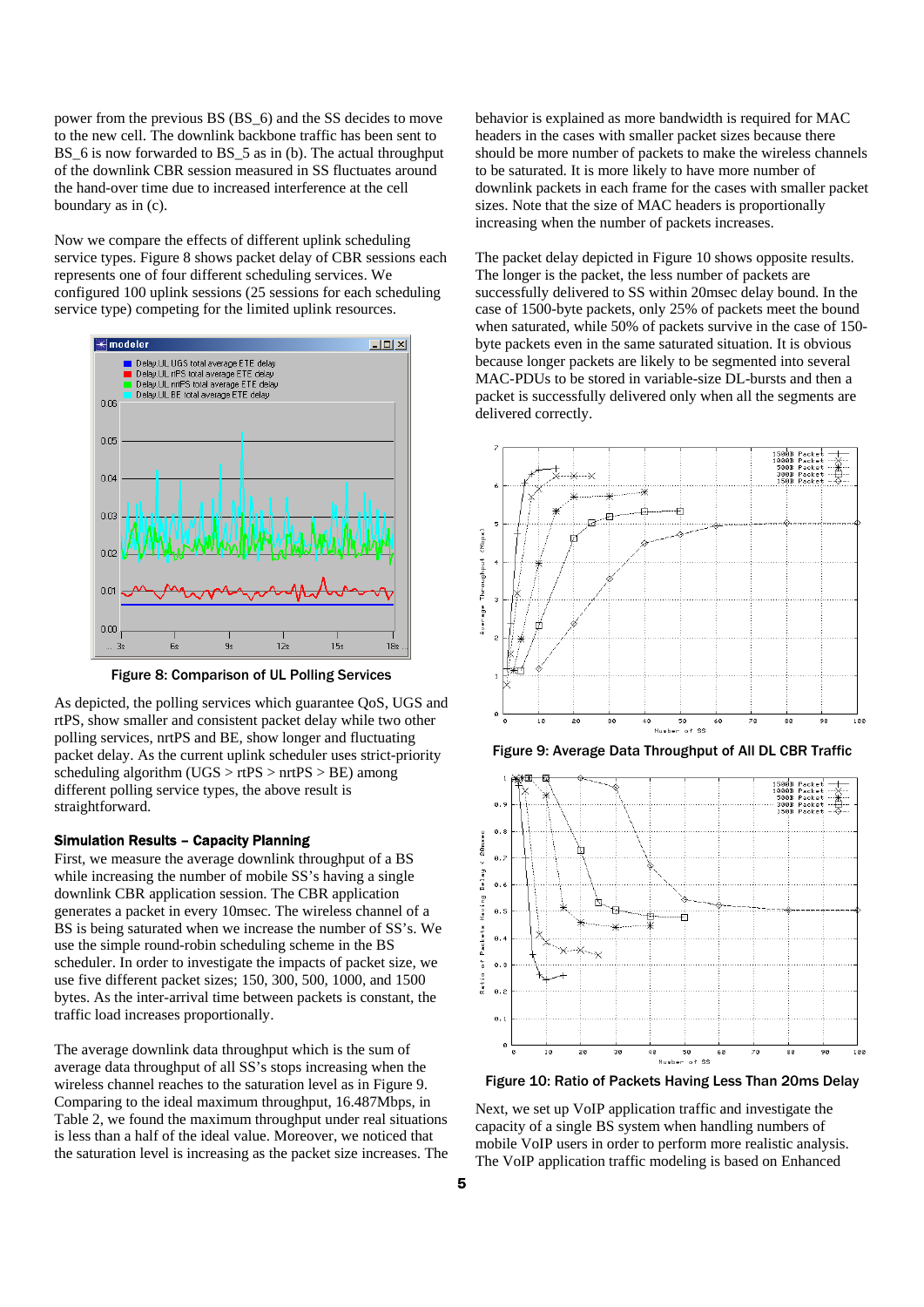Variable Rate CODEC (EVRC) used in CDMA systems. A VoIP session repeats talk-spurt period and silence period, in other words, on period and off period as in Figure 11.



Figure 11: VoIP EVRC Payload Model

Within the on period, 22-byte payload is sent in every 20 msec (EVRC Rate 1). During the off period, only 2-byte payload is sent (EVRC Rate 1/8). The length of the periods follows the exponential distribution; the mean time for the on period is 0.352 sec and 0.650 sec for the off period. In addition to the payload, 40 bytes of IP/TCP/RTP headers are added in uncompressed header mode. In compressed header mode, the header size is compressed to only 4 bytes.

While increasing the number of mobile SS's each running VoIP application, we measured the packet delay between BS and SS both in uncompressed header mode and compressed header mode. The measured result is presented in Figure 12. Due to the asymmetry between downlink and uplink capacity, the symmetric VoIP application experiences bottleneck in uplink direction first. The UGS uplink scheduling type is used for the VoIP application and the scheduler in BS performs round-robin scheduling among many SS's.



Figure 12: Average VoIP Packet Delay

When the number of SS reaches to 100, the uncompressed VoIP sessions starts experiencing more packet delays and the gaps between average delays of uncompressed VoIP sessions and compressed VoIP sessions becomes wider as the number of VoIP sessions increases. The box represents delay range between 1st quartile and 3rd quartile of each packet delay measurement. As shown, the difference between two quartiles is also increasing as the number of VoIP sessions increases. With the simulation results, the capacity of WiBro systems is easily projected. If we want packet delay to be less than 20msec, the

number of uncompressed VoIP sessions should be controlled to be less than 120. However, we can accept 150 VoIP sessions by using compressed header mode instead.

## Summary and Future Work

In this work we presented an 802.16d/e simulation model named WiBro. The WiBro as well as 802.16d/e systems will not only give wireless users another option of wireless access, but also enable new advanced wireless broadband access by providing much more bandwidth with full-mobility support. As Samsung Electronics plays a leading role in developing WiBro systems and preparing the world-first commercial WiBro service in Korea in 2006, the WiBro simulator is expected to be used in designing actual WiBro system features in many aspects. With OPNET v10.5 modeler package, we implemented the WiBro simulator by modeling OFDMA frame structure, MAC messages, cell architecture, and SS mobility.

In order to validate the functionality of the WiBro simulator, we showed several simulation results. First, the ideal maximum throughput of downlink/uplink channel is verified to show the competitiveness of WiBro standards over existing CDMA, WCDMA or WLAN systems. Then the capacity of actual WiBro systems using mobility modeling of SS's is measured. The maximum capacity of CBR traffic as a general load case and the capacity of VoIP application sessions as a specific real-world example are measured. In both cases, the WiBro simulator gives enough information to understand how much system capacity is used at the given system load. By using this information important system parameters can be analyzed and determined when designing actual systems.

Future work includes expanding the simulator to model real WiBro systems Samsung currently develops, enhancing BS scheduler with the proportional fair scheduling algorithm, modifying existing traffic models to adopt OPNET's built-in traffic models as well as TCP/IP stacks, and also verifying mobility support functions which are not fully investigated in this paper.

#### References

[1] IEEE Standard 802.16-2004, "Air Interface for Fixed Broadband Wireless Access Systems," IEEE, October 2004.

[2] IEEE P802.16e/D7, "Air Interface for Fixed and Mobile Broadband Wireless Access Systems: Amendment for Physical and Medium Access Control Layers for Combined Fixed and Mobile Operation in Licensed Bands," IEEE, April 2005.

[3] Third Generation Partnership Project 2 (3GPP2), TSG-C, WG5 Evaluation AHG, "1xEV-DV Evaluation Methodology – Addendum (V6)," July 2001.

[4] Korean Telecommunication Technology Association, TTAS.KO-06.0064R1, "Specifications for 2.3GHz Band Portable Internet Service – Physical Layer," December 2004.

[5] Korean Telecommunication Technology Association, TTAS.KO-06.0065R1, "Specifications for 2.3GHz Band Portable Internet Service – Medium Access Control Layer," December 2004.

[6] WiMax Forum, http://www.wimaxforum.org.